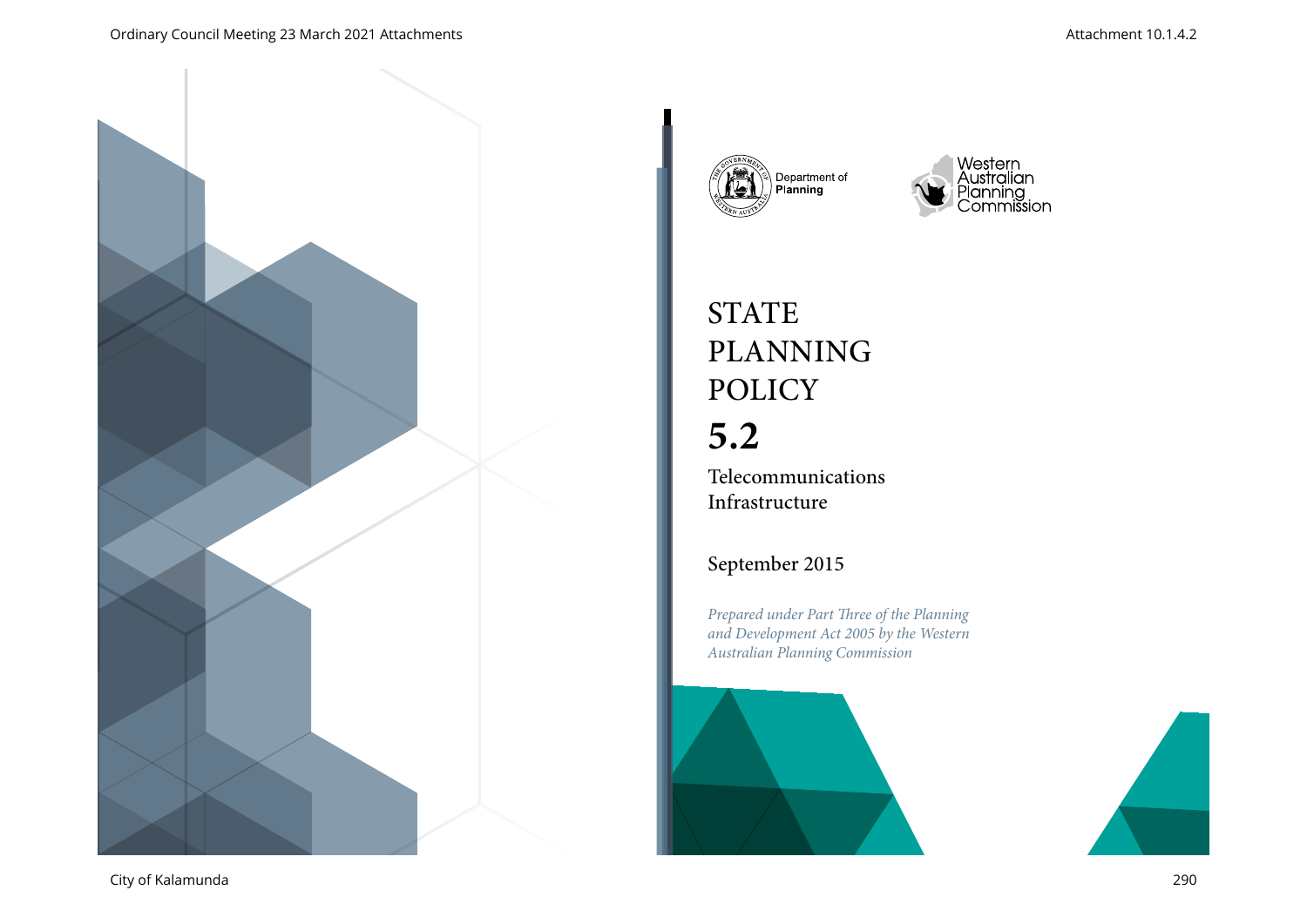#### Disclaimer

This document has been published by the Department of Planning on behalf of the Western Australian Planning Commission. Any representation, statement, opinion or advice expressed or implied in this publication is made in good faith and on the basis that the Government, its employees and agents are not liable for any damage or loss whatsoever which may occur as a result of action taken or not taken, as the case may be, in respect of any representation, statement, opinion or advice referred to herein. Professional advice should be obtained before applying the information contained in this document to particular circumstances.

© Western Australian Planning Commission

#### Published by the Western Australian Planning Commission Gordon Stephenson House 140 William Street Perth WA 6000

Locked Bag 2506 Perth WA 6001

Published September 2015

website: www.planning.wa.gov.au email: corporate@planning.wa.gov.au

tel: 08 6551 9000 fax: 08 6551 9001 National Relay Service: 13 36 77 infoline: 1800 626 477

This document is available in alternative formats on application to Communication Services.

| click to follow |                                                            |                |  |  |
|-----------------|------------------------------------------------------------|----------------|--|--|
| 1               | <b>CITATION</b>                                            | 1              |  |  |
| 2               | <b>POLICY INTENT</b>                                       | 1              |  |  |
| 3               | <b>BACKGROUND</b>                                          | 1              |  |  |
| 3.1.            | Electromagnetic Emissions (EME)                            | 1              |  |  |
| 3.2.            | Where this policy applies                                  | 1              |  |  |
| 3.3.            | Above ground telecommunications<br>infrastructure          | $\overline{2}$ |  |  |
| 3.4.            | Below ground telecommunications<br>infrastructure          | 2              |  |  |
| 3.5.            | Policy exemptions                                          | 3              |  |  |
| 3.6.            | When this policy should be applied                         | 3              |  |  |
| 3.7.            | Relationship of this policy to<br>Commonwealth legislation | 3              |  |  |
| 4               | <b>POLICY OBJECTIVES</b>                                   | 4              |  |  |
| 5               | POLICY MEASURES                                            | 4              |  |  |
| 5.1.            | <b>Visual Impacts</b>                                      | 4              |  |  |
| 6               | <b>IMPLEMENTATION</b>                                      | 5              |  |  |
| 6.1.            | Local planning schemes and local<br>planning policies      | 5              |  |  |
| 6.2.            | Local structure planning                                   | 5              |  |  |
| 6.3.            | Development                                                | 5              |  |  |
| 7.              | <b>DEFINITIONS</b>                                         | 6              |  |  |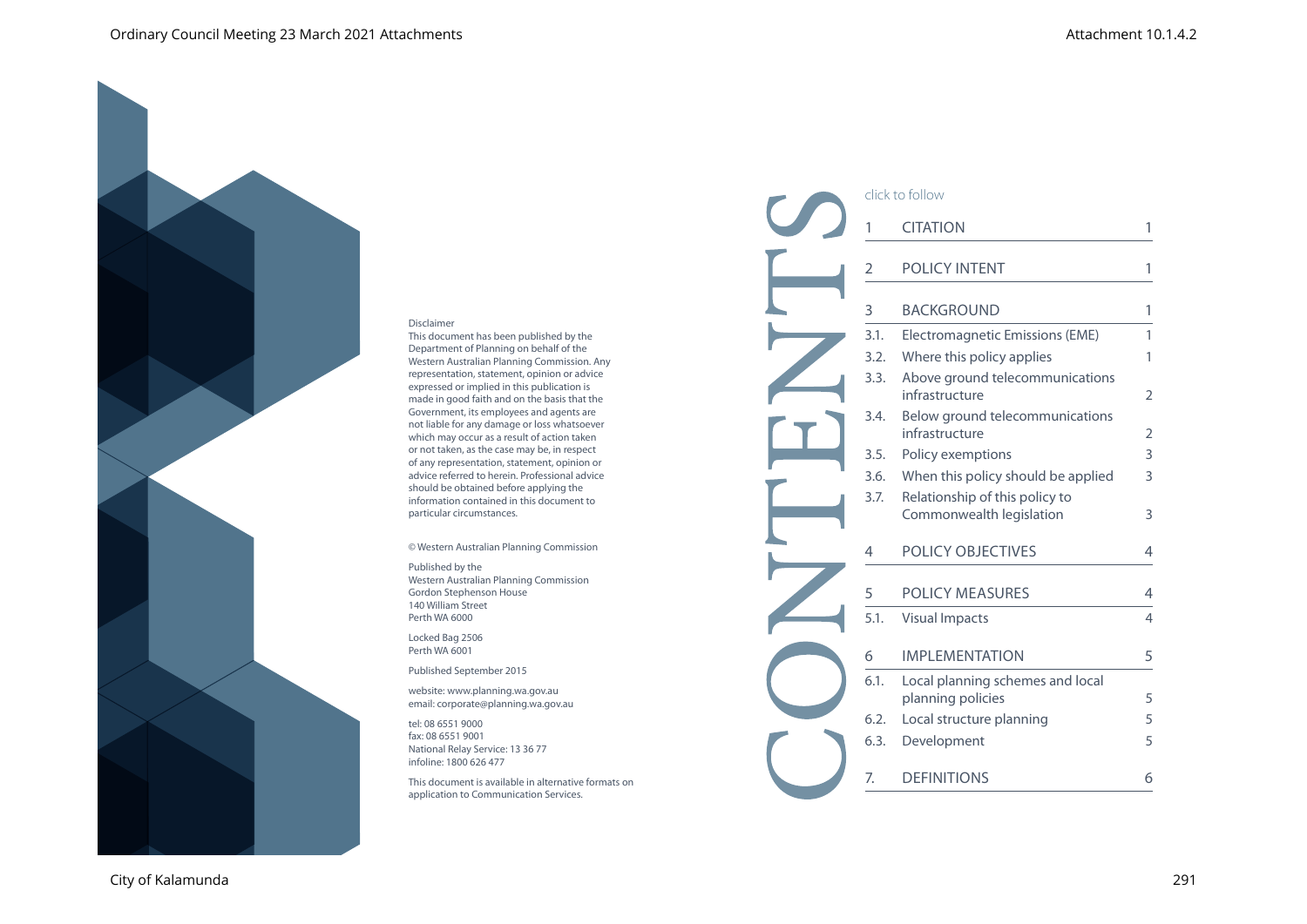$CONTENTS \leftarrow$ 

**STATE PLANNING POLICY 5.2** Telecommunications Infrastructure

# **1. CITATION**

This is a State Planning Policy prepared under Part 3 of the *Planning and Development Act 2005*. This policy may be cited as *State Planning Policy 5.2: Telecommunications Infrastructure Policy*.

After this policy has been gazetted, Statement of Planning Policy 5.2 Telecommunications Infrastructure (2004) will be repealed.

## **2. POLICY INTENT**

Installation of telecommunications network infrastructure usually involves the development of land and/or alteration to the appearance of buildings or structures, which may have visual impacts. This planning policy aims to balance the need for effective telecommunications services and effective roll-out of networks, with the community interest in protecting the visual character of local areas. Using a set of land use planning policy measures, the policy intends to provide clear guidance pertaining to the siting, location and design of telecommunications infrastructure.

# **3. BACKGROUND**

Adequate and reliable telecommunications are essential for all aspects of contemporary community life, from supporting the State's economy to creating and maintaining connected and cohesive social networks. Contact between emergency services and the community increasingly relies on the telecommunications networks.

The importance of telecommunications services in Western Australia is recognised in the Western Australian Planning Commission's (WAPC's) *State Planning Strategy 2050* (2014), which advocates for the provision of an effective state-wide telecommunications network. This network includes both above and below ground infrastructure to support both fixed line and wireless telecommunications.

### **3.1 Electromagnetic Emissions (EME)**

The use of mobile telephones has raised public concern about possible health issues associated with exposure to electromagnetic emissions. However, telecommunications carriers must comply with the Australian Communications and Media Authority (ACMA) *Radiocommunications Licence Conditions (Apparatus Licence) Determination 2003*. These licence conditions make mandatory the limits in the Australian Radiation Protection and Nuclear Safety Agency (ARPANSA) *Radiofrequency* (RF) *Standard* which sets limits for human exposure to RF electromagnetic fields from all sources, including telecommunications infrastructure. ARPANSA is the primary Commonwealth agency responsible for protecting the health and safety of people and the environment from the harmful effects of radiation.

Measurement surveys undertaken by ARPANSA demonstrate that environmental radiofrequency levels near base stations for the mobile telephone network are extremely low. The ARPANSA surveys reported that typical exposures to radiofrequency fields were well below one per cent of the Standard's public exposure limits. It concluded that *"given the very low levels recorded and the relatively low power of these types of transmitters, it is unlikely that the radiofrequency radiation from base stations would cause any adverse health effects, based on current medical research"*.

Standards set by ARPANSA incorporate substantial safety margins to address human health and safety matters; therefore it is not within the scope of this Policy to address health and safety matters. Based on ARPANSA's findings, setback distances for telecommunications infrastructure are not to be set out in local planning schemes or local planning policies to address health or safety standards for human exposure to electromagnetic emissions.

### **3.2 Where this policy applies**

This policy applies throughout Western Australia in respect to above and below ground telecommunications infrastructure other than those facilities exempted under the Commonwealth *Telecommunications Act 1997* (Telecommunications Act). (See Section 3.5 Policy Exemptions for further information)

All other facilities constitute 'development' under the *Planning and Development Act 2005* and development approval may be required from the relevant planning authority. Separate approval may also be required from other government agencies under other legislation.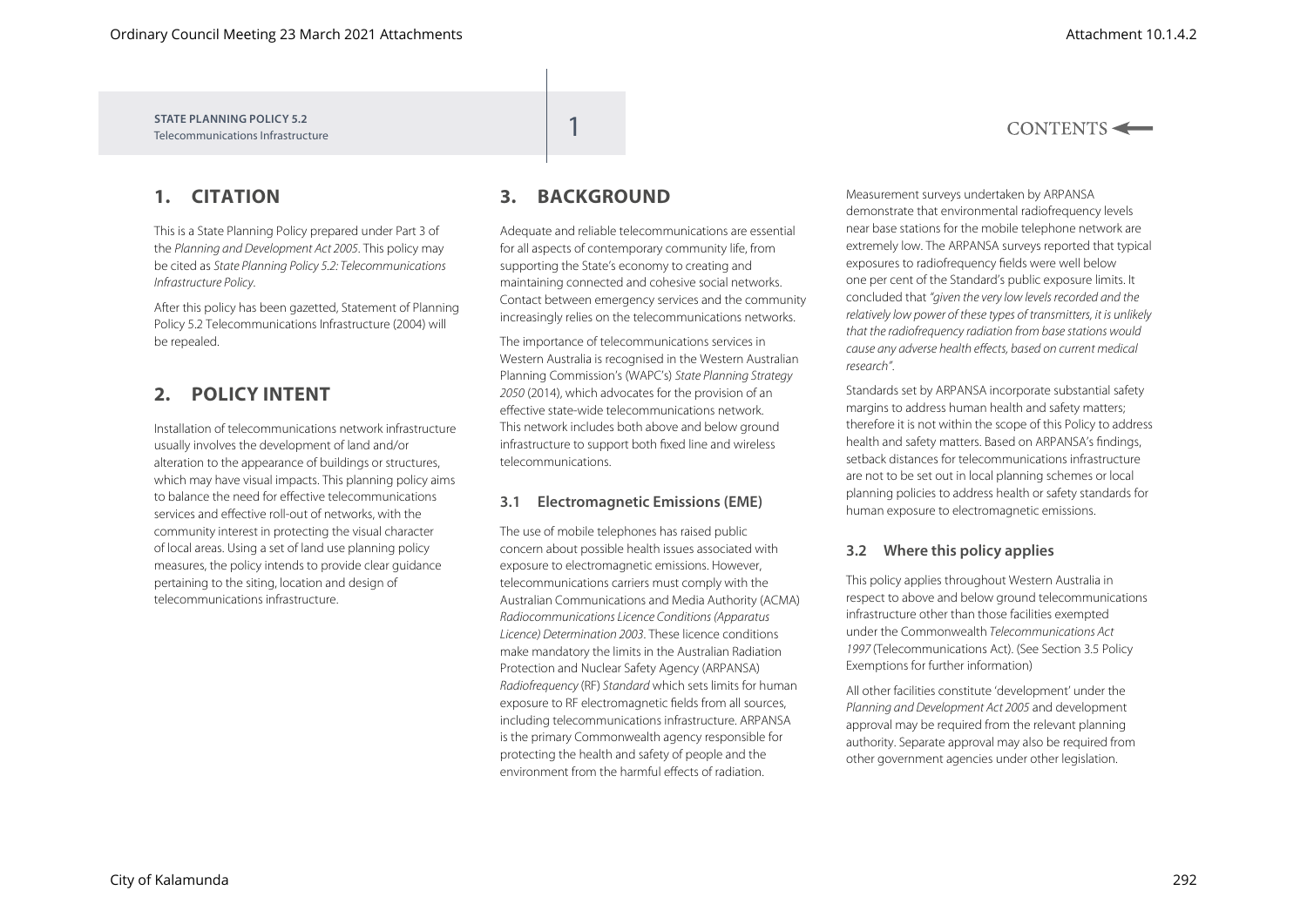#### **STATE PLANNING POLICY 5.2** STATE PLANNING POLICY 5.2<br>Telecommunications Infrastructure

## **3.3 Above ground telecommunications infrastructure**

For the purposes of this policy, above ground telecommunications infrastructure refers to any line, equipment, apparatus, tower, antenna or any other structure that is visible above ground level.

#### 3.3.1 Mobile telephone networks

Mobile telephone networks operate through base stations, which incorporate a radio transmitter, a receiver and an antenna. Base stations provide coverage to a geographic area known as a 'cell', which may vary in size but generally has a radius of up to 10 kilometres. Each cell has its own transceiver which sends and receives radio signals throughout its specified zone.

The location of new mobile telephone base stations needs to be carefully considered in relation to existing base stations, to ensure that the network functions effectively. Mobile telephone antennas generally need to be mounted clear of surrounding obstructions like trees and buildings to avoid loss of reception and to allow each mobile telephone base station to cover its intended cell with minimum transmitter power. They must also be sited where they will not interfere with neighbouring cells. The more base stations of a particular carrier there are in an area, the smaller the cells, which means the power and energy levels of each station are generally lower. In areas of high mobile use there are many small cells to meet traffic demands, maintaining service quality and capacity. Antennas do not need to be very high and can be installed on building roofs or small poles. If additional base stations are needed in areas where mobile network coverage already exists, demand may be met by adding

more panels to existing towers, or by constructing new towers. In areas of low mobile use, the cells are larger and the antennae are mounted on taller masts and towers.

As telecommunications networks expand due to increasing demand for mobile telephone and data services, the location, siting and design of proposed facilities becomes critical.

#### 3.3.2 National Broadband Network fixed wireless broadband towers

National Broadband Network (NBN) fixed wireless broadband towers are usually bigger than mobile phone towers, and are more likely to be required in metropolitan fringe and regional areas.

Fixed wireless technology can transmit data at broadband speeds using radio signals instead of cables. This technology uses fixed transmission towers or base stations to communicate 'over the air' with the NBN installed equipment within the home or business. Line of sight from the tower to the equipment at the home or business is essential. Western Australia is a vast state with complex geography and fixed wireless technology enables access to NBN services in locations that are difficult or not cost effective to reach with fixed line technology.

#### 3.3.3 Amateur radio equipment

The amateur service is designed primarily to facilitate hobby radio communications and for technical experimentation and operates on specified frequency bands. Amateur radio operators communicate using transmission modes including, but not limited to, Morse code, telephony and data.

Anyone can listen to the amateur bands using a receiver, but to transmit, operator qualifications and a licence issued by the Australian Communications and Media Association (ACMA) are required.

An amateur apparatus licence is issued to authorise a station that:

- a) is operated for the purposes of self-training in radio communications; intercommunication using radio communications; and technical investigation into radio communications by persons who do so solely with a personal aim, and who have no pecuniary interest in the outcome of the operations of the station;
- b) is operated on amateur frequencies or amateur frequency bands; and
- c) may participate in the amateur-satellite service.

#### **3.4 Below ground telecommunications infrastructure**

For the purposes of this policy, below ground infrastructure refers to pit and pipe infrastructure used to house fixed line (fibre, Hybrid Fibre Coaxial, copper) to carry voice and data services.

In accordance with the Fibre Deployment Amendment 2011 to the Telecommunications Act, developers that are corporations are required to provide fibre-ready pit and pipe infrastructure to new developments that are within the National Broadband Network Corporations' (NBN Co) fibre footprint.

Developers of all new developments are encouraged to engage with a telecommunications carrier to ensure that pit and pipe infrastructure complies with industry specifications or any standards set by the ACMA.

## $CONTENTS \leftarrow$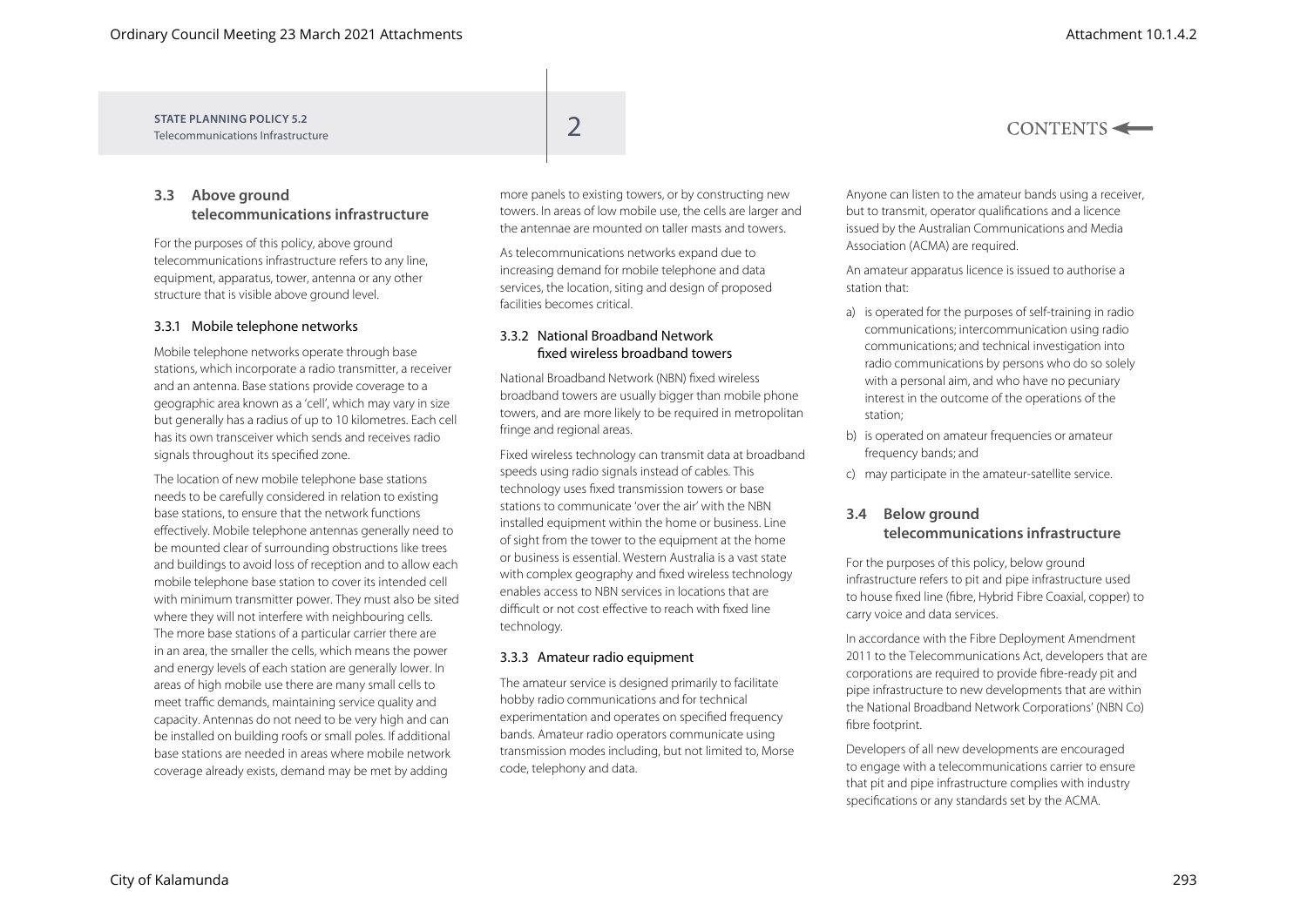| STATE PLANNING POLICY 5.2<br>Telecommunications Infrastructure | - | CONTENTS |
|----------------------------------------------------------------|---|----------|
|                                                                |   |          |

### **3.5 Policy exemptions**

Some telecommunications facilities are exempted from development approval under the Telecommunications Act.

Schedule 3 of the Telecommunications Act and related subordinate legislation provides telecommunications carriers with powers to enter land to inspect land, maintain facilities and install certain types of facilities (known as low-impact facilities), and immunity from some state and territory laws, including planning laws, when carrying out these activities.

Schedule 3 of the Telecommunications Act includes:

- low-impact facilities described in the Telecommunications *(Low-Impact Facilities) Determination 1997* and all existing and future amendments, when installed by a carrier;
- a temporary defence facility; and
- a facility authorised by a Facilities Installation Permit issued under the Telecommunication Act.

Carriers seeking to install low-impact facilities are required to comply with Schedule 3 of the Telecommunications Act and the Telecommunications Code of Practice 1997.

#### **3.6 When this policy should be applied**

Due regard should be given to this policy by State and local government planning decision-makers for:

- a) The preparation and assessment of local planning schemes and local planning policies;
- b) The preparation of local structure plans; and
- c) Development proposals for telecommunications infrastructure.

### **3.7 Relationship of this policy to Commonwealth legislation**

The Telecommunications Act provides the regulatory framework for the Australian telecommunications industry. All telecommunications carriers and service providers must comply with the Act and its subordinate legislation. The ACMA is empowered through the Telecommunications Act to regulate and monitor the performance of the industry, and reports to the Minister for Communications annually.

Relevant amendments to the Telecommunications Act include:

• *Telecommunications Legislation Amendment (Fibre Deployment) Act 2011* - This amendment to the Telecommunications Act provides a framework for the roll-out of the National Broadband Network, specifically the deployment of optical fibre lines and fibre-ready infrastructure.

Other relevant Commonwealth legislation and subordinate codes include:

- *National Broadband Network Companies Act 2011*  This Act provides a regulatory framework for NBN Corporations that promotes the long term interests of end-users of carriage services or of services provided by means of carriage services; and
- *Mobile Phone Base Station Deployment Industry Code (C564:2011) –* This code applies a precautionary approach to the deployment of mobile telephone infrastructure to ensure that the exposure of the community to EME is minimised. It also sets out a consultation procedure for infrastructure development that does not require development approval (low impact facilities).

This policy complements the Telecommunications Act and other relevant and subordinate legislation.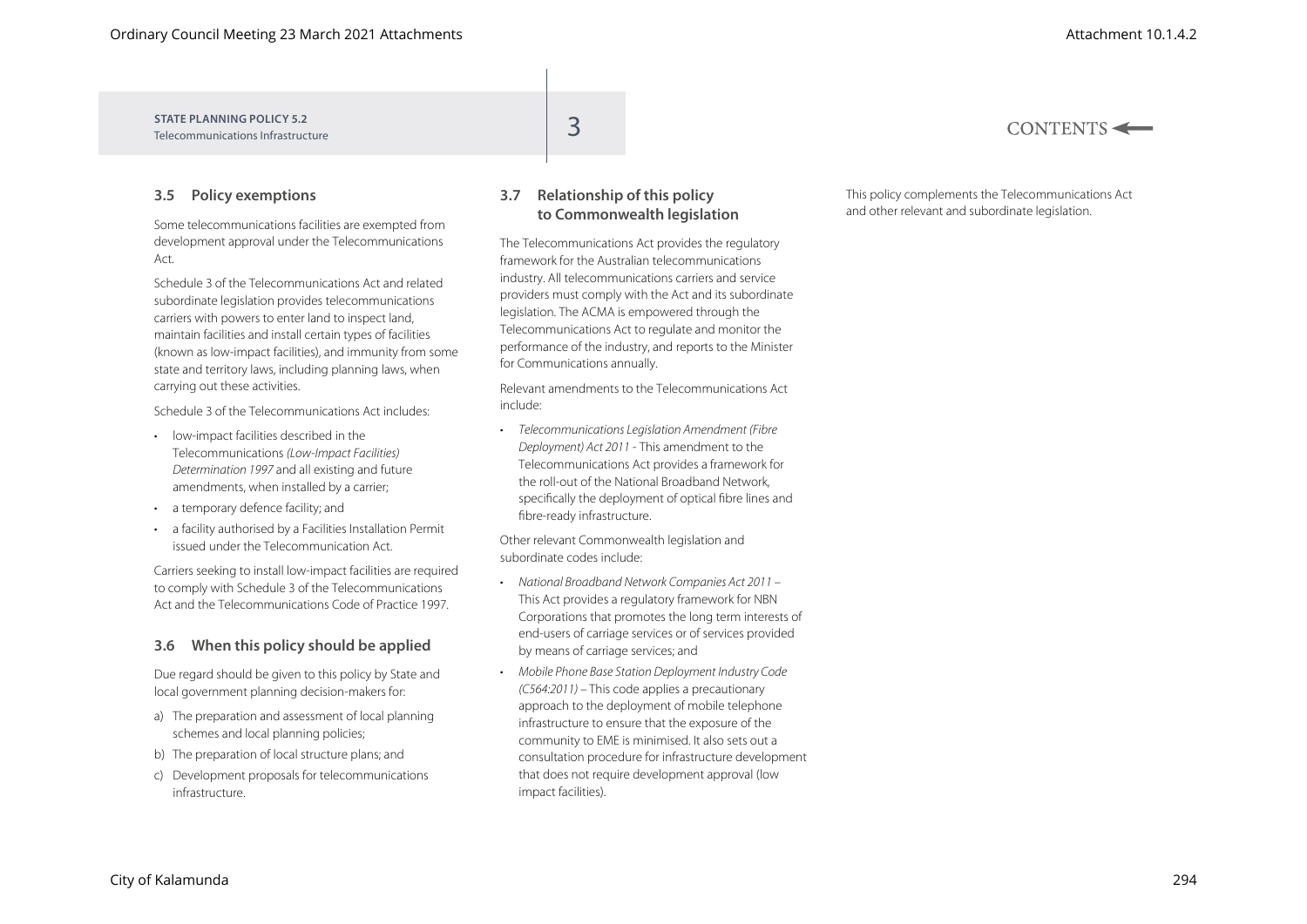$CONTENTS \leftarrow$ 

**STATE PLANNING POLICY 5.2** STATE PLANNING POLICY 5.2<br>Telecommunications Infrastructure

# **4. POLICY OBJECTIVES**

The objectives of this policy are to:

- a) facilitate the provision of telecommunications infrastructure in an efficient and environmentally responsible manner to meet community needs;
- b) manage the environmental, cultural heritage, visual and social impacts of telecommunications infrastructure;
- c) ensure that telecommunications infrastructure is included in relevant planning processes as essential infrastructure for business, personal and emergency reasons; and,
- d) promote a consistent approach in the preparation, assessment and determination of planning decisions for telecommunications infrastructure.

# **5. POLICY MEASURES**

#### **5.1 Visual impacts**

For telecommunications infrastructure to be effective, structures are generally located prominently, at high points in the landscape or on top of buildings, where they are more likely to be visible to the public.

The planning authority may exercise discretion in addressing the visual impacts of telecommunications infrastructure. Visual impacts of an infrastructure development proposal should be assessed by applying the following set of policy measures to guide the location, siting and design of the structure.

#### 5.1.1 The benefit of improved telecommunications services should be balanced with the visual impact on the surrounding area.

- i) Assessment of the visual impact of development proposals for telecommunications infrastructure should be made on a case by case basis;
- ii) Telecommunications infrastructure should be sited and designed to minimise visual impact and whenever possible:
	- a) be located where it will not be prominently visible from significant viewing locations such as scenic routes, lookouts and recreation sites;
	- b) be located to avoid detracting from a significant view of a heritage item or place, a landmark, a streetscape, vista or a panorama, whether viewed from public or private land:
	- c) not be located on sites where environmental, cultural heritage, social and visual landscape values maybe compromised and
- d) display design features, including scale, materials, external colours and finishes that are sympathetic to the surrounding landscape;
- iii) In addition to the existing exemptions under the Telecommunication Act, local governments should consider exempting telecommunications infrastructure from the requirement for development approval where:
	- a) The infrastructure has a maximum height of 30 metres from finished ground level;
	- b) The proposal complies with the policy measures outlined in this policy; and
	- c) The proponent has undertaken notification of the proposal in a similar manner to 'low impact facilities' as defined and set out in the Mobile Phone Base Station Deployment Industry Code (C564:2011);
- iv) Telecommunications infrastructure should be located where it will facilitate continuous network coverage and/or improved telecommunications services to the community; and
- v) Telecommunications infrastructure should be colocated and whenever possible:
	- a) Cables and lines should be located within an existing underground conduit or duct; and
	- B) Overhead lines and towers should be co-located with existing infrastructure and/or within existing infrastructure corridors and/or mounted on existing or proposed buildings.

Section 6.3.1 provides guidance on what applicants should submit in support of a development application to assist planning assessment.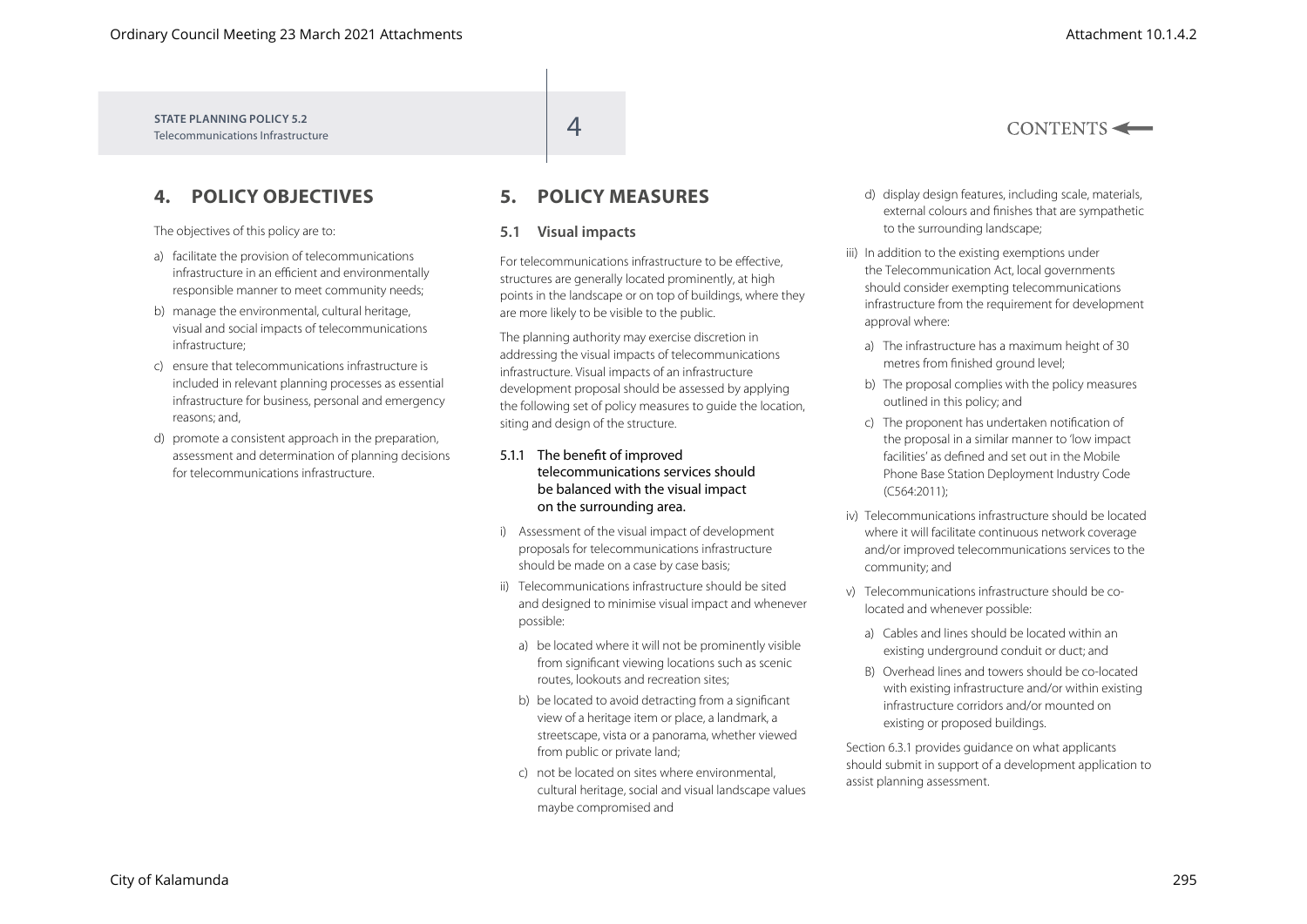**STATE PLANNING POLICY 5.2** STATE PLANNING POLICY 5.2<br>Telecommunications Infrastructure

# **6. IMPLEMENTATION**

This policy is given effect by the *Planning and Development Act 2005*. Telecommunications infrastructure should be included as a relevant planning consideration in the preparation and assessment of local planning schemes and local planning policies, structure plans (at the local level) and development applications.

### **6.1 Local planning schemes and local planning policies**

When preparing or reviewing local planning schemes or local planning policies, local governments should ensure that:

- a) Telecommunications infrastructure is included in the zoning table as a land use;
- b) Telecommunications infrastructure is not designated as a 'use not permitted' (X) by the scheme in any zone in the zoning table;
- c) In zones where the location of telecommunications infrastructure is supported, telecommunications infrastructure is designated as a permitted use (P) in the zoning table;
- d) In zones where telecommunications infrastructure is permitted, the Scheme provides guidance on development approval exemptions;
- e) Buffer zones and/or setback distances are not included in local planning schemes or local planning policies; and
- a) Schemes and policies adhere to the policy measures outlined in Section 5 of this policy.

## **6.2 Structure planning at the local level**

a) In the preparation and assessment of structure plans at the local level, consideration should be given to the need for telecommunications services in supporting documentation. Early consideration of wireless and mobile phone telecommunication system requirements allows for them to be incorporated into the design process and mitigate any potential visual impacts to the community.

#### **6.3 Development**

In considering a development application, the local government should give consideration to:

- a) The extent to which the proposal adheres to the policy measures outlined in Section 5 of this policy
- b) The need for services to be located to optimise coverage; and
- c) Documentation to be submitted under Section 6.3.1 of this Policy.

The advertising period for a development proposal should be no more than 21 days.

#### 6.3.1 Information to be submitted when lodging a development application

In addition to the requirements for development applications under the relevant local planning scheme, development applications for telecommunications infrastructure are to include the following information:

a) a report demonstrating compliance with the Mobile Phone Base Station Deployment Industry Code

(C564:2011), excluding Sections 6 and 7 (which only apply to developments that do not require development approval);

- b) a statement and/or a map indicating the extent to which the proposed facility addresses the network capacity for future demand and/or current gaps in service;
- c) a statement about the extent to which the proposed facility complies with any relevant local planning scheme or planning policy adopted under a scheme and (if applicable) justification for any variation from the relevant scheme or policy provisions;
- d) plans and coloured graphic illustrations, including photo simulations, showing the type of facility and its relationship with adjacent development, including the proposal's elevations showing the extent, height and appearance, proposed materials and colour, any screening or fencing, and any external lighting;
- e) details of any significant environmental constraints, including those associated with the species, condition and significance of any vegetation to be removed;
- f) map and a statement about where the proposed facility is to be located. If the facility is proposed within an infrastructure easement or corridor, consultation with other users is to be demonstrated; and
- g) a statement explaining how the proposed facility addresses the policy measures for the location, siting and design of telecommunications infrastructure set out in Section 5.1.1 of this Policy.

 $CONTENTS \leftarrow$